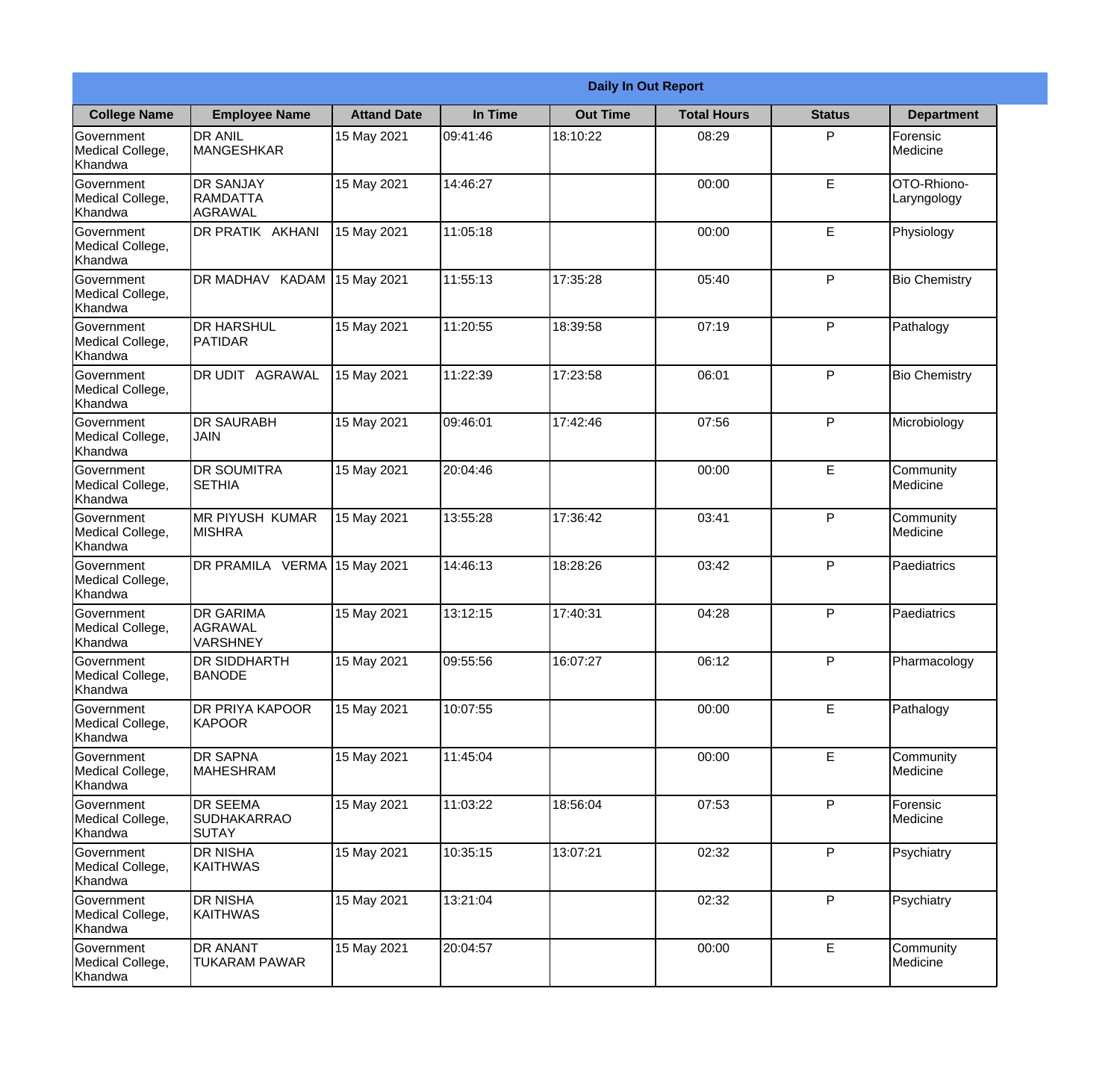| <b>Designation</b>                  | <b>Category</b> |
|-------------------------------------|-----------------|
| Assistant Professor   Para Clinical |                 |
| Professor                           | Clinical        |
| Assistant Professor Non Clinical    |                 |
| <b>Assistant Professor</b>          | Non Clinical    |
| Assistant Professor   Para Clinical |                 |
| Associate Professor Non Clinical    |                 |
| Associate Professor Para Clinical   |                 |
| Assistant Professor   Para Clinical |                 |
| Statistician                        | Para Clinical   |
| Professor                           | Clinical        |
| Associate Professor Clinical        |                 |
| Associate Professor Para Clinical   |                 |
| Demonstrator/Tutor   Para Clinical  |                 |
| Associate Professor   Para Clinical |                 |
| Professor                           | Para Clinical   |
| <b>Assistant Professor</b>          | Clinical        |
| <b>Assistant Professor</b>          | Clinical        |
| Professor                           | Para Clinical   |

## **Daily In Out Report**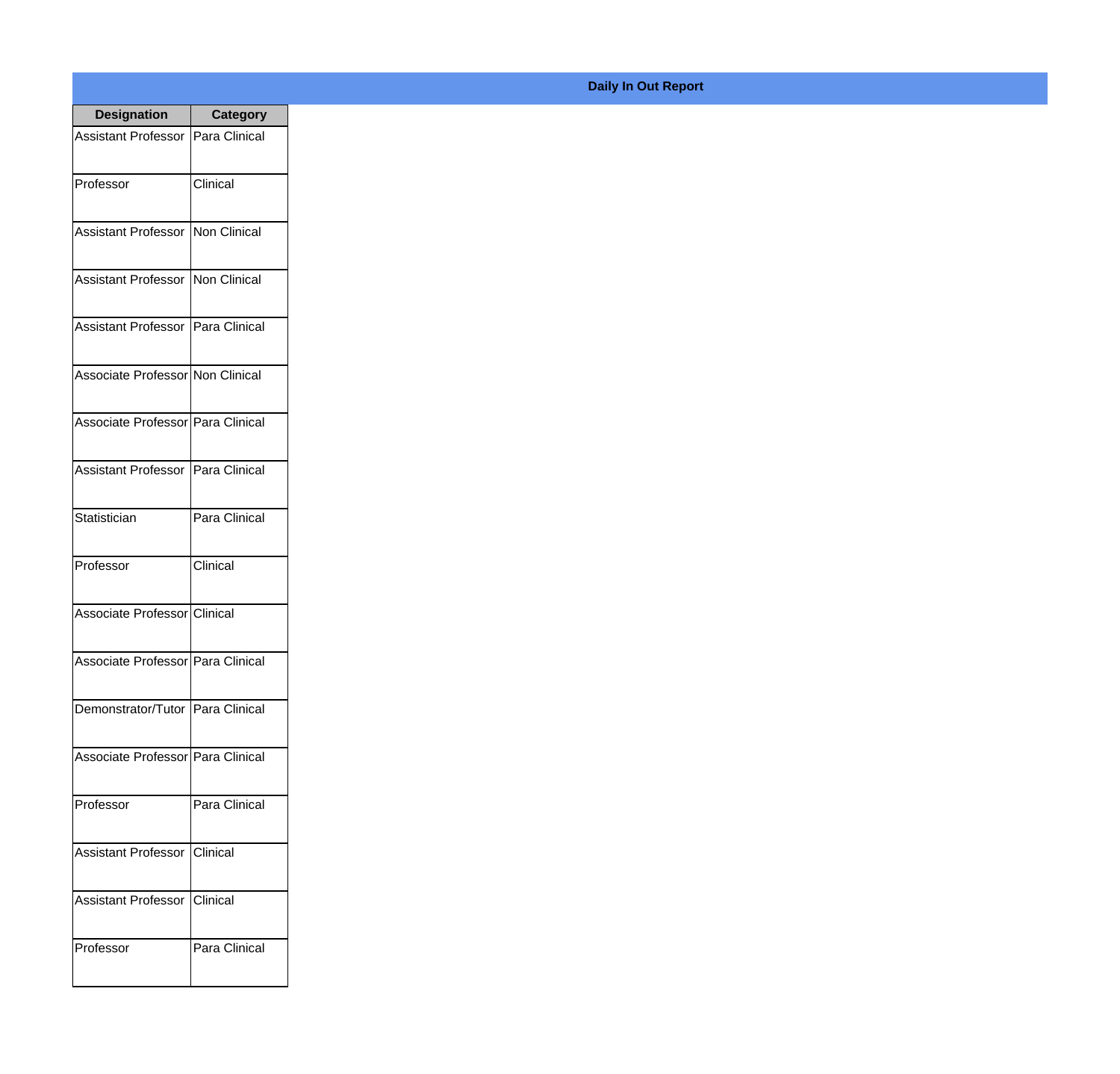| <b>Daily In Out Report</b>                       |                                                               |             |          |          |       |   |                                |
|--------------------------------------------------|---------------------------------------------------------------|-------------|----------|----------|-------|---|--------------------------------|
| Government<br>Medical College,<br>Khandwa        | <b>DR ASHOK</b><br><b>BHAUSAHEB NAJAN</b>                     | 15 May 2021 | 16:34:29 |          | 00:00 | E | Forensic<br>Medicine           |
| <b>Government</b><br>Medical College,<br>Khandwa | <b>DR NITESHKUMAR</b><br><b>KISHORILAL</b><br><b>IRATHORE</b> | 15 May 2021 | 10:50:30 | 16:34:44 | 05:44 | P | Pharmacology                   |
| Government<br>Medical College,<br>Khandwa        | DR PRIYESH<br><b>IMARSKOLE</b>                                | 15 May 2021 | 18:11:21 |          | 00:00 | E | Community<br><b>I</b> Medicine |
| <b>Government</b><br>Medical College,<br>Khandwa | <b>DR SANGEETA</b><br><b>CHINCHOLE</b>                        | 15 May 2021 | 11:04:30 |          | 00:00 | E | Physiology                     |
| Government<br>Medical College,<br>Khandwa        | DR NISHA MANDLOI<br>IPANWAR                                   | 15 May 2021 | 10:10:58 | 16:32:35 | 06:22 | P | Obstetrics &<br>Gynaecology    |
| <b>Government</b><br>Medical College,<br>Khandwa | <b>DR SATISH</b><br><b>CHANDEL</b>                            | 15 May 2021 | 11:27:50 | 18:58:54 | 07:31 | P | Pharmacology                   |
| <b>Government</b><br>Medical College,<br>Khandwa | <b>DR MUKTESHWARI</b><br><b>GUPTA</b>                         | 15 May 2021 | 11:25:40 | 17:08:57 | 05:43 | P | Pharmacology                   |
| Government<br>Medical College,<br>Khandwa        | <b>DR PURTI AGARWAL</b><br><b>SAINI</b>                       | 15 May 2021 | 10:59:21 |          | 00:00 | E | Pathalogy                      |